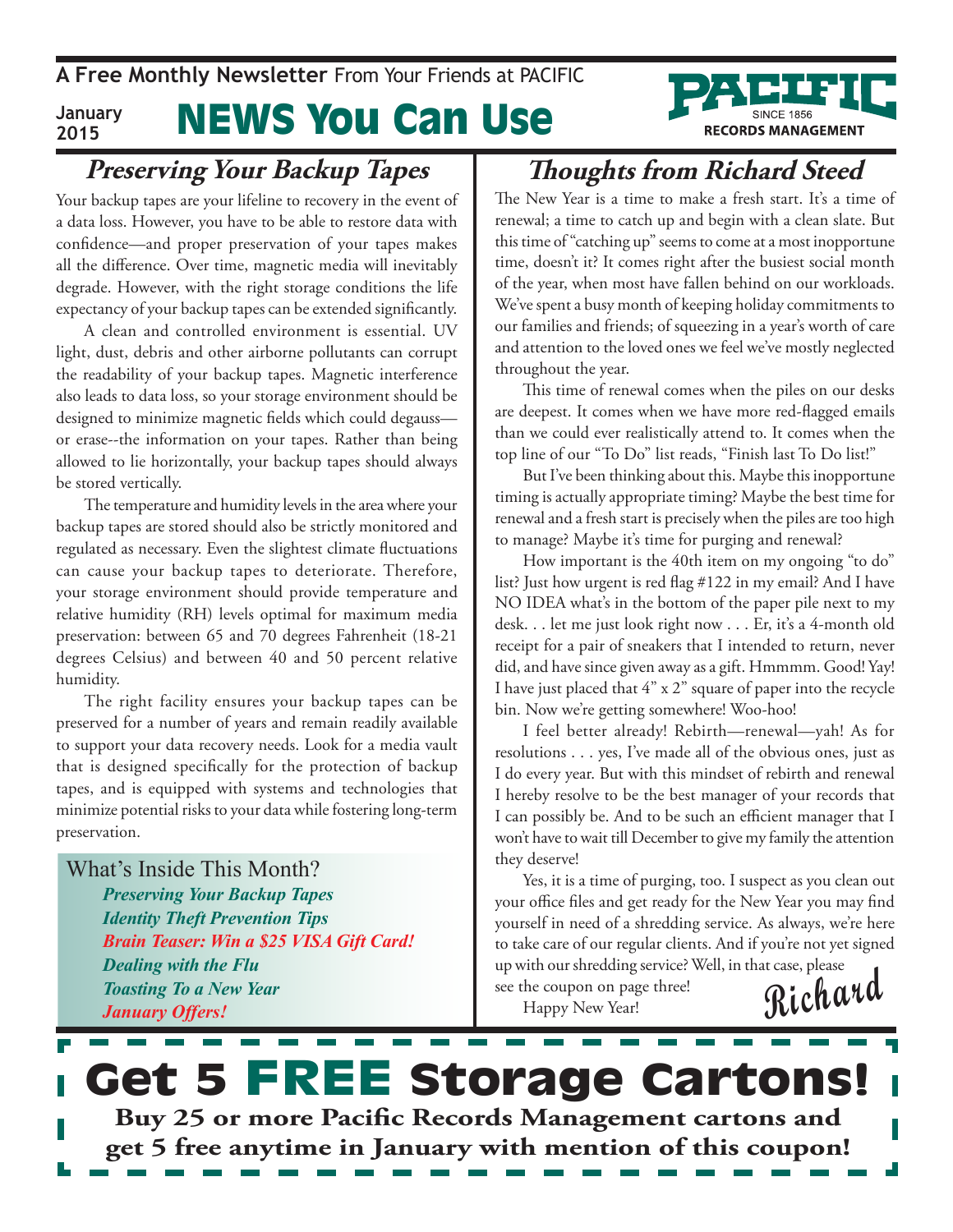### **Identity Theft Prevention Tips January Holidays and Events**

According to the Experian credit bureau, two types of identity theft are rising faster than any others: those involving tax returns and medical care. These types of identity theft tend to target seniors more than any other groups. This occurs because seniors tend to have less credit card debt, making them a low risk for creditors. An identity thief would rather steal the identity of someone like this than someone who would be declined for a new credit card based on their history. A senior's application is more likely to be approved, making it very attractive for a thief to steal.

Seniors are also less likely to monitor their credit history and reports. They have fewer applications for loans like auto loans, mortgages, and store cards, so they have less need to access their credit reports on a frequent basis. The transition to Medicare also means that seniors are sharing their medical and some financial information more frequently with a diverse set of companies and government representatives. This opens up opportunities for thieves to lie to get this information.

How can seniors best protect themselves from becoming victims of identity theft? These tips will help keep this sensitive and important information in the right hands.

#### **1. Be wary of requests for information by phone.**

Any incoming phone call requesting personal, medical, or financial information should be considered suspect. If you get a call asking for this information, simply hang up and call the company directly. If the call was legitimate, they will be able to complete their business with you. If it was a thief trying to get your information, you will know immediately.

#### **2. Check your credit reports regularly.**

You can get a free credit report from each of the credit bureaus each year. Mark it on your calendar to remind you to do this annual chore. Visit annualcreditreport.com and remember that the reports are absolutely free to you. If a company says they can get your credit report for you for a fee, know that they are not offering a legitimate way to do this.

#### **3. Secure your information.**

Don't carry more personal information with you than you need. Leave your Social Security card, Medicare card, extra credit cards, and financial information at home when you head out. Secure these documents in a locked security box at home, especially if you have people regularly visit your home. If you need to enter the hospital for treatment, leave these documents only in the hands of someone you trust. Make sure your computer is secured with antivirus and firewall software. Keep your passwords unique and change them on a regular basis. Finally, shred documents before you place them in the trash.

*There are two mistakes one can make along the road to truth…not going all the way and not starting.* — Buddha

1 New Year's Day

- 1-7 New Year's Resolutions Week
- 2 Happy Mew Year For Cats Day
- 2-8 Someday We'll Laugh About This Week
- 4 World Braille Day
- 4-10 Home Office Safety and Security Week
- 5 Twelfth Night
- 7 International Programmers Day
- 8 Show-and-Tell Day at Work
- 9 National Cassoulet Day
- 10 National Cut Your Energy Day
- 11-17 Cuckoo Dancing Week
- 12 National Clean Off Your Desk Day
- 13 Poetry at Work Day
- 15 Get to Know Your Customer Day
- 16 Religious Freedom Day
- 17 Kid Inventors Day
- 18-24 Hunt for Happiness Week
- 19 Martin Luther King, Jr, Federal Holiday
- 19-23 Healthy Weight Week
- 19-25 National Handwriting Analysis Week
- 20 Rid the World of Fad Diets and Gimmicks Day
- 21 National Hugging Day
- 22 Women's Healthy Weight Day
- 23 National Handwriting Day
- 24 Belly Laugh Day
- 25 World Leprosy Day
- 25-31 Clean Out Your Inbox Week
- 26 Bubble Wrap Appreciation Day
- 28 Data Privacy Day
- 29 Curmudgeons Day
- 30 Fun at Work Day
- 30 Inane Answering Message Day
- 31 Inspire Your Heart with the Arts Day

#### **January is also . . .**

National Slavery and Human Trafficking Awareness Month International New Year's Resolutions Month for Businesses International Brain Teaser Month National Clean Up Your Computer Month International Child-Centered Divorce Awareness Month International Creativity Month International Wayfinding Month International Wealth Mentality Month Worldwide Rising Star Month Get Organized Month Book Blitz Month Celebration of Life Month National Stalking Awareness Month National Volunteer Blood Donor Month Teen Driving Awareness Month

The material contained in this newsletter is for informational purposes only and is based upon sources believed to be reliable and authoritative; however, it has not been independently verified by us. This newsletter should not be construed as offering professional advice. For guidance on a specific matter, please consult a qualified professional.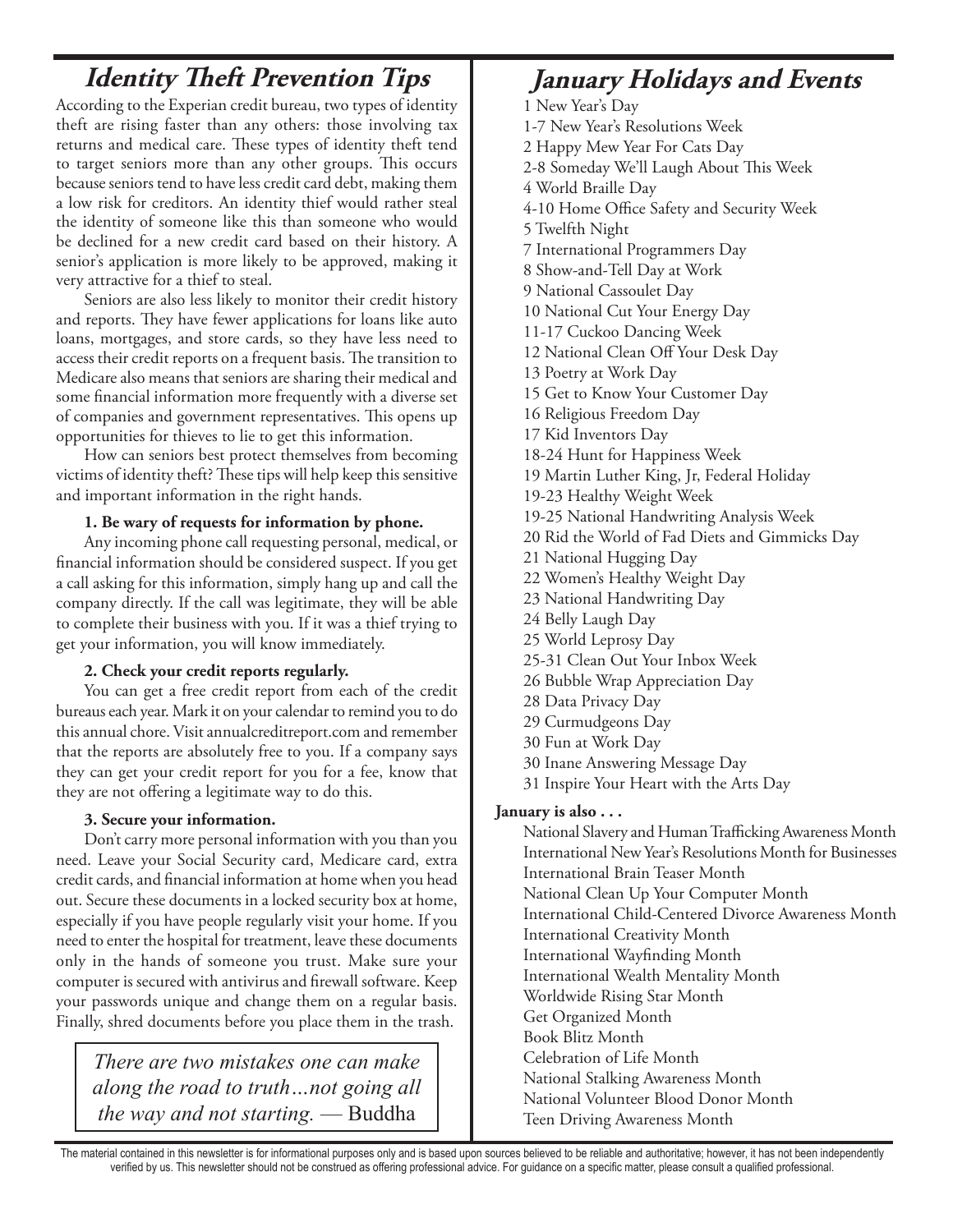### PacBlog **In-House Shredding vs. Professional Document Destruction**

PacBlog is the monthly web log of Pacific Records Storage To read this month's installment, please click the title below.

[http://pacific-records.com/house-shredding-vs-professional](http://pacific-records.com/house-shredding-vs-professional-document-destruction)[document-destruction](http://pacific-records.com/house-shredding-vs-professional-document-destruction)

You may also access the PacBlog at the URL below. There you will find this month's installment along with archives of previous installments.

**http://pacific-records.com/category/pacnews**

### **Have A Question For Us?**

We love to hear from all our good friends and clients who enjoy reading our monthly newsletter. If you have a question related to off-site document storage, shredding, media vaulting, or document imaging, please feel free to give us a call or send us an email.

**(888) 893-6054 or info@pacific-records.com**

#### **Do You Want To Win A \$25 VISA Gift Card?**



Each month we'll give you a new challenge of some type. All those who reply with a correct

answer are eligible to win. At the end of the month we'll draw a lucky name.

> Here is this month's challenge: What is the shortest complete sentence in the English language?

**Last Month's Answer to:** *What is the center of gravity?* **The Letter "V"**

**Last month's Winner:**

**Gale Grigsby, Project Coordinator**

Email your answer to **info@pacific-records.com UNGER Construction Co.**

### **January Service Awards**

Celebrating Pacific Employee Anniversaries

**29 years** Richard Steed

**4 years** Jerry Hicks

**3 years** Dick Kelton

# **Quick Tips: Green Living**

If you have old leaky windows in your home, try covering the glass with insulating shrink film. This is intended only for windows that you will not open until spring. The plastic film reduces heat transfer, keeping your home warmer and saving on energy costs.



"Everyone is out with the flu, the computers all have a virus and the shredder just threw up."

# 3 months FREE secure Destruction service *Get 3 months of free Secure Destruction service when you sign up for a new Secure Destruction account with*

*a one-year agreement. Just mention this coupon! Email info@pacific-records.com for more information.*